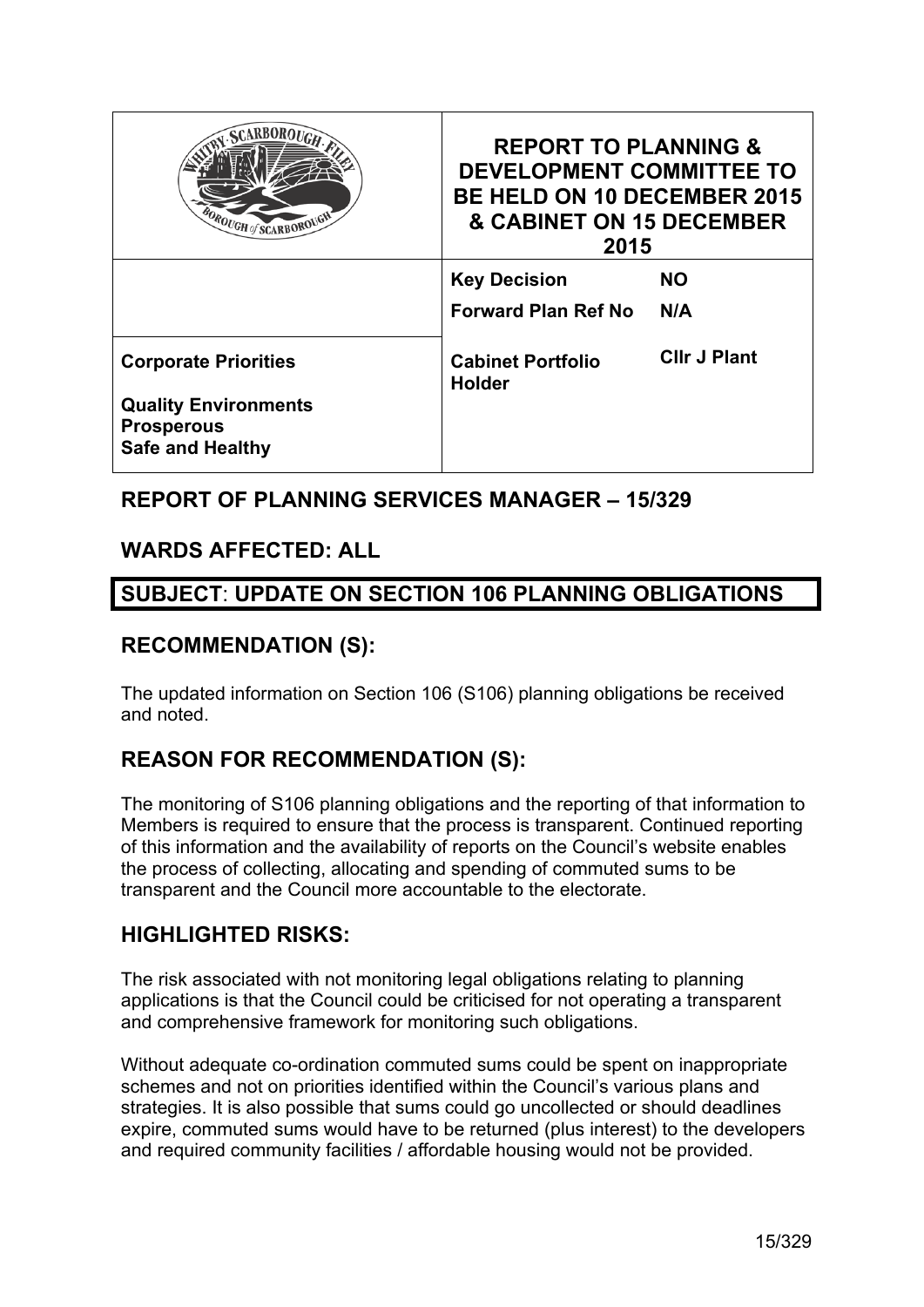# **1. INTRODUCTION**

#### **Section 106 Planning Obligations**

- 1.1 In 2002 the Development & Regulation Committee approved a protocol for monitoring planning obligations negotiated under Section 106 of the Town & Country Planning Act 1990. It was intended to meet the concerns of District Audit that a more transparent and comprehensive framework for monitoring financial and non-financial obligations was required. It would also ensure that the process is accountable and would allow ready access to information by the public and members.
- 1.2 It was also agreed that as part of the process an annual report on progress with the implementation of planning obligations would be prepared for consideration by members. The report is intended as an up to date statement of the current position as of late November 2015. The detailed position, especially for financial contributions is set out in the tables in Appendices 1-3, while the Assessment section of this report provides a commentary.
- 1.3 Table 1 in Appendix 1 provides an overall picture for financial contributions, according to their current status and broken down in terms of the type of infrastructure provided. Tables 2a - 7 then break this down for the main types of infrastructure within the context of the last 5 years. Finally, Tables 6a – 13 in Appendix 3 summarise the current position on individual S106 planning obligations according to category. These tables do not normally include obligations which have been fully executed by the developer, Council or other party – for example where a commuted sum has been received in full by the Council and the monies have been subsequently spent on a project in accordance with the terms of the agreement. The report concentrates on those obligations which relate to commuted sums and/or affordable housing provision. It does not normally list other non-financial obligations which contain ongoing restrictions or specific requirements imposed on developers.
- 1.4 The last monitoring report considered the merits of introducing the Community Infrastructure Levy (CIL) as a partial replacement for S106 Obligations. CIL was brought in a number of years ago to simplify the funding of infrastructure and try and improve the transparency of development charges for developers. It is a process whereby different forms of development are charged on a square metre basis for new floorspace. These levies are set by undertaking viability assessments of different types of development (housing, industrial, retail, etc) within different areas of the Borough. Where certain development is not shown to be viable a £0 charge can be set or a Local Authority may opt to not take forward a CIL Schedule at that time. At the time of the previous report it was concluded that despite certain benefits in terms of flexibility on how monies are spent, that CIL would not be viable across much of the Borough. This is clearly dependent on market conditions in the construction sector which prevail in the area.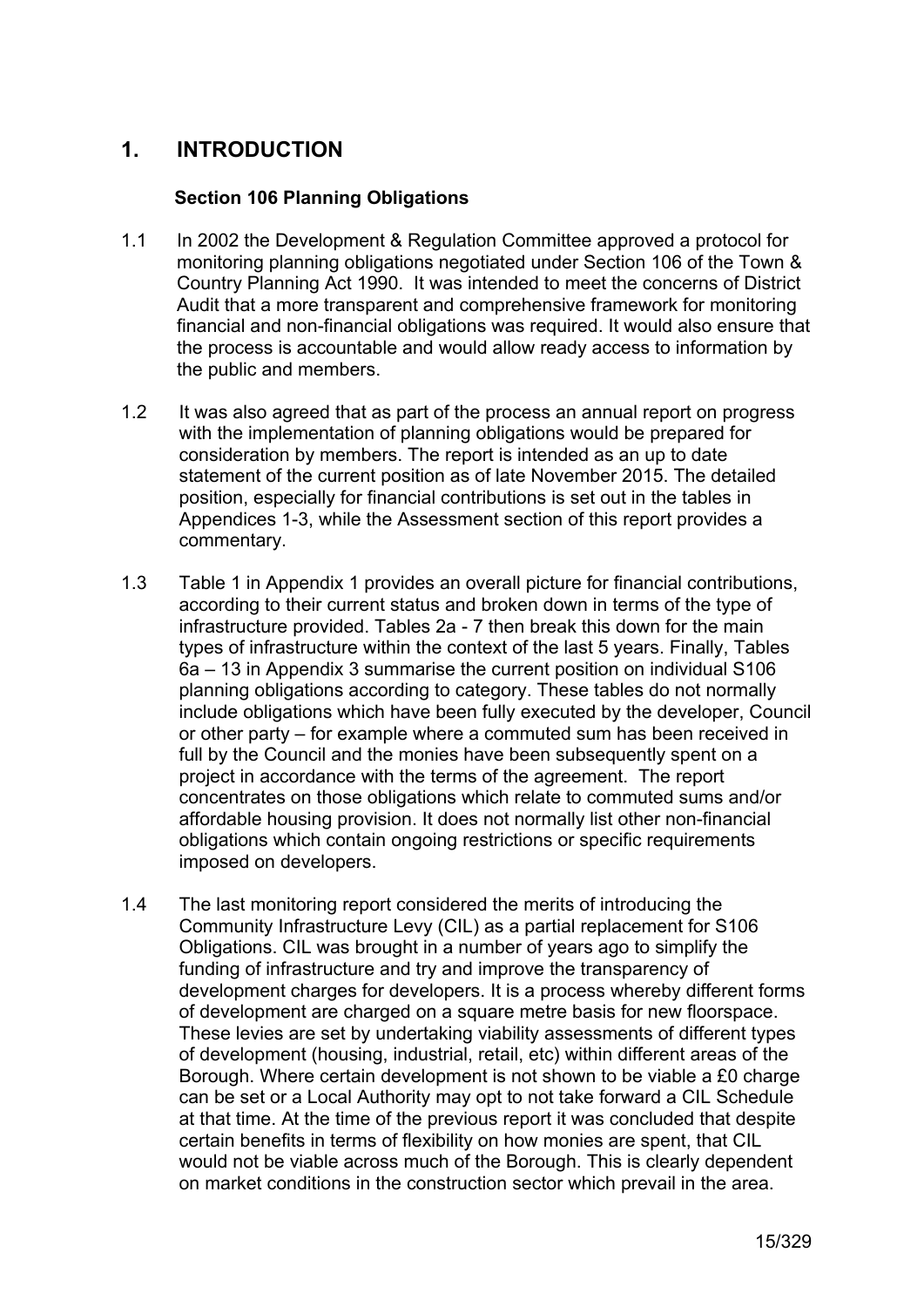Officers intend to review the feasibility of introducing CIL as a partial replacement for S106 obligations on an ongoing process and members can expect a report on this matter in 2016.

# **2. CORPORATE AIMS/PRIORITIES AND THE COMMUNITY STRATEGY**

- 2.1 Planning obligations help the Council to achieve 3 of its 4 Key Aims; namely:
	- Quality Environments
	- Prosperous
	- Safe and Healthy

 They also contribute to 'Accessible Communities' which is an additional priority referred to in the Community Strategy.

# **3. BACKGROUND AND ISSUES**

#### **Section 106 Planning Obligations**

- 3.1 Section 106 of the Town and Country Planning Act 1990 allows Local Planning Authorities to impose restrictions or requirements on land, including the payment of monies towards infrastructure. Collectively, these are known as planning obligations and may take the form of a Section 106 agreement between a developer/landowner, the Council and possibly other parties, or alternatively, a unilateral undertaking provided by the developer alone. Obligations form part of a planning permission, but are only used when planning conditions are unsuitable, in part because of their complexity and the delay they can add to the planning process. Since 2010 it has been a legal requirement that that planning obligations may only constitute a reason for granting planning permission for the development if the obligation is: -
	- (a) necessary to make the development acceptable in planning terms;
	- (b) directly related to the development; and
	- (c) fairly and reasonably related in scale and kind to the development
- 3.2 The two most commonplace scenarios where planning obligations are: (i) to secure monies for infrastructure required in connection with new development; or (ii) to provide affordable housing. The Planning Act 2008 made provision that most financial contributions can be secured by the Community Infrastructure Levy (CIL) and it was the clear intention that in due course this would become the usual means of securing funding for off-site infrastructure (excluding affordable housing). The Act stipulated that from 1 April 2014 that any pooled contribution arising from the Section 106 route could only be applied up to a maximum of 5 obligations. This now limits the flexibility in spending these funds since it is best practice now to identify a particular project in the obligation, rather than expenditure merely being ringfenced to a more generic and pooled type of expenditure.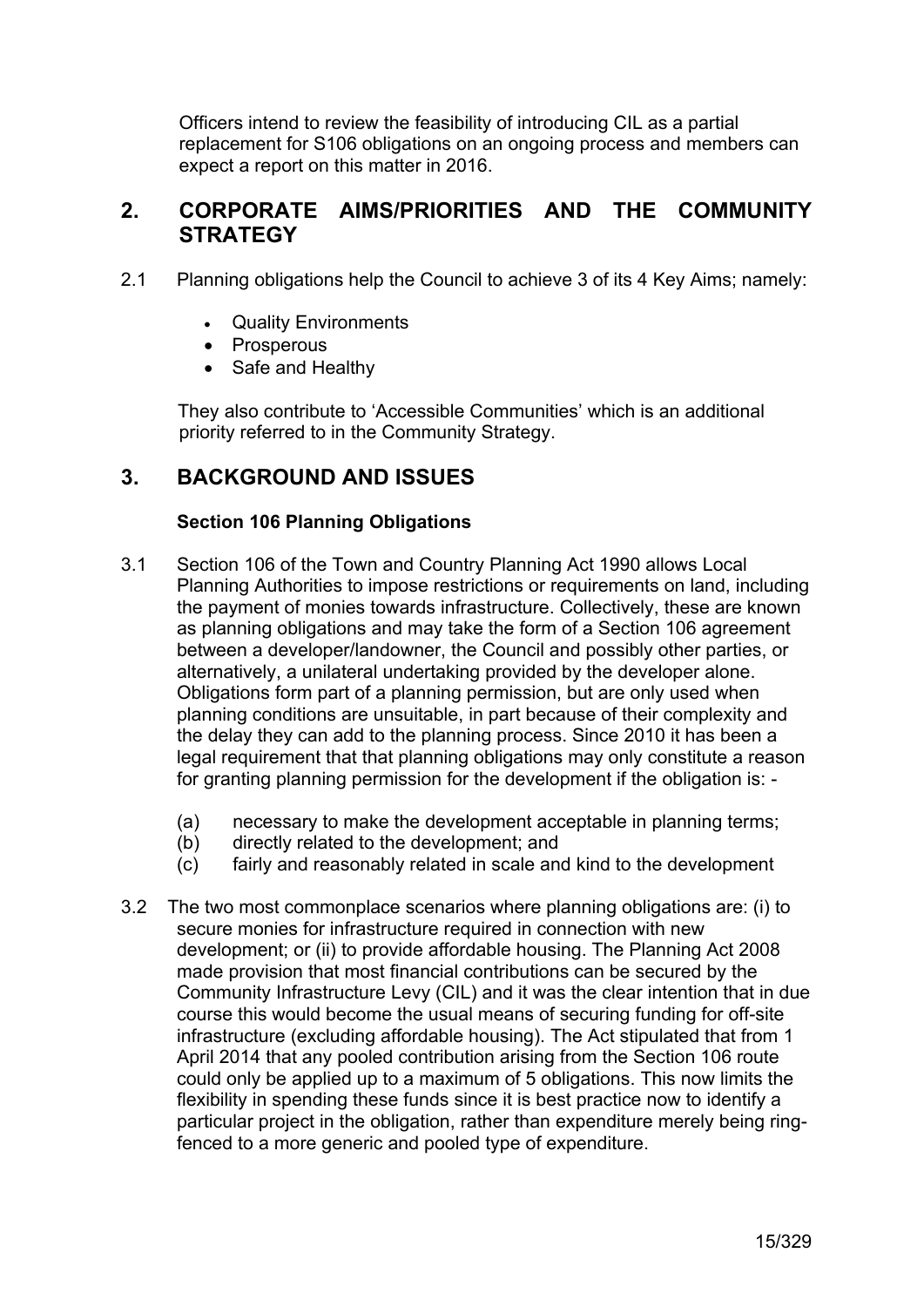- 3.3 The Council has adopted Supplementary Planning Documents setting out the detailed guidance on thresholds, financial formulae and means of securing: (i) affordable housing, (ii) education, and; (iii) green space (including play and sports facilities); all in connection with residential development. Other areas, such as transport and health are not currently subject to formulae for calculating commuted sums. Transport accounts for the majority of commuted sums which are not directly calculated with reference to supplementary guidance, but these amounts are normally determined in respect to the cost of providing specific highway infrastructure in the vicinity of the development site, relative to its scale.
- 3.4 The Borough Council is most often responsible for the expenditure of monies relating to affordable housing, public open space, play, sport and occasionally transport. The County Council normally spends or has a key determining role in the expenditure of transport and education funds. Subject to suitable safeguards, monies may also be spent by other organisations, such as Parish Councils, statutory infrastructure providers or community groups. This monitoring report does not determine how monies should be spent.

# **4. CONSULTATION**

4.1 Consultation has not been necessary with respect to the ongoing monitoring process. It has, however, been prepared with input from other service areas, including Environment and Countryside, Housing and Finance.

# **5. ASSESSMENT**

5.1 Section 106 obligations completed since January 2014 have continued to result in a range of contributions towards infrastructure or community facilities required as a direct result of the proposed development. Most frequently, these obligations require payment of a commuted sum to be spent off-site. Table 1 in Appendix 1 shows the value of these funds. If all developments with planning permission, and subject to s106 obligations, were to be implemented, this would raise more than £5.5 million. In addition to approximately £2.3 million, which has been received or is owing, this could result in total potential funds of up to £7,882,213. These figures should be treated with some caution since payments will not be triggered if a developer decides not to proceed with a scheme. The government has also made it easier for developers to reduce contributions after planning permission has been granted if it can be demonstrated that they affect the overall viability of a scheme.

#### Affordable Housing

5.2 Planning obligations are an important mechanism for securing and retaining affordable housing. They are normally used to provide either a proportion of on-site provision on new residential developments or a commuted sum towards off-site provision. Not all affordable units are secured by this route. Where the planning applicant is a Registered Provider of social housing, then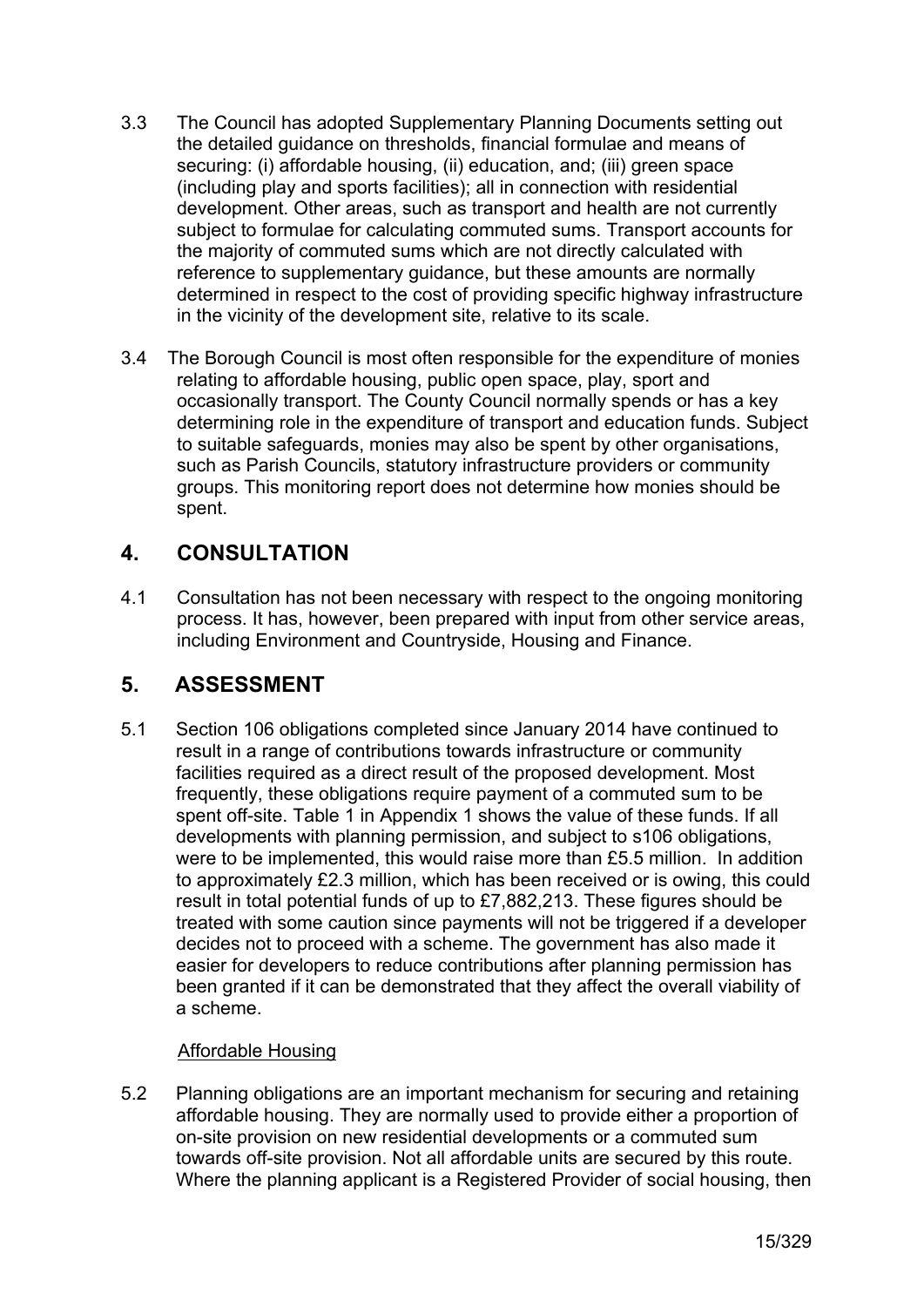a planning obligation may not always be necessary since they are governed by other regulatory safeguards to ensure retention of affordable stock. Where existing housing is acquired by a Registered Provider this normally falls outside the planning process

- 5.3 The Affordable Housing SPD sets out the Council's policy for considering the level of provision within new residential schemes, and where applicable, the level of off-site contribution required. It was revised in 2012 to take account of the impact of current economic conditions on the viability of schemes. On larger residential schemes, (10+ or 5+ depending on the area) on-site provision of between 20% and 40% provision is expected - the higher requirements applying to more buoyant housing market areas, such as Whitby.
- 5.4 The planning policy position on affordable housing contributions has been quite complex during the last year and is part of the reason why the presentation of this report to members has been delayed. In 2012, the revised SPD introduced the payment of a sum towards off-site affordable provision on residential schemes of less than 10 units. In November 2014, the government issued planning policy which in effect prevented such sums forming a S106 obligation and the Council amended the SPD accordingly. More recently, a recent High Court judgement has quashed the national planning policy changes introduced by the Ministerial Statement and the SPD has once again been revised so that smaller residential schemes will once again be subject to affordable housing contributions. Where payments had not been triggered in November 2014, many developers unsurprisingly requested that the requirement for the payment be lifted, which under the more lenient policy conditions which existed, was difficult to resist. Consequently, 27 obligations have been released or superseded, which in total would have potentially collected in the region of £230,000. This excludes the impact of the 'vacant building credit' another element of the now quashed government policy which discounted any existing floorspace when calculating the commuted sum.
- 5.5 In terms of on-site affordable housing provision, delivery has continued to increase each year since 2010-11 when only 6 units were constructed through s106 agreements. In 2013, the figure had increased to 51. Even taking account of the fact that it relates to a longer period, the 194 dwellings provided subsequently still represents a rate of delivery which is over 100% greater. The most important sites securing the increased delivery have been Muston Road, Filey (73 affordable dwellings completed in period, although 24 of these cannot easily be occupied as they are still in an area where construction is still taking place), West Garth, Cayton (30), Middle Deepdale (30), Eskdale Park, Whitby (23) and Milestone Farm, Seamer (20). Those affordable dwellings secured through s106 are most often part of a larger private sector led development. The increase to an extent reflects a more buoyant market in this sector, since provision both open market and affordable housing has been viable. However, this will need in future to be balanced against the reduced monies available to Registered Providers to develop their own schemes.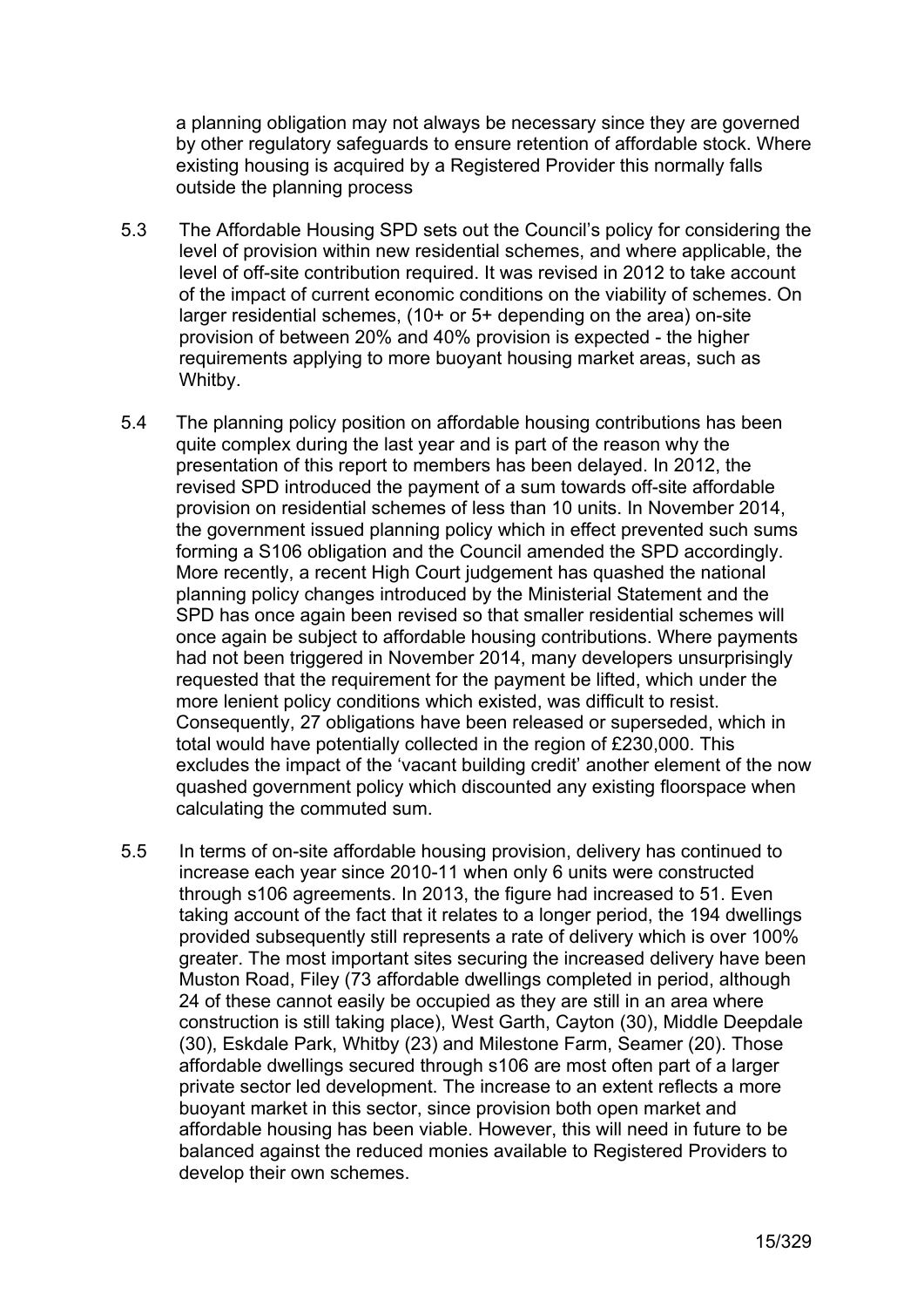- 5.6 The number of affordable units granted permission since January 2014 through the s106 route was 130. This is a reduction on the previous period, but this was unusually high due to Middle Deepdale. The most significant schemes where S106 obligations were completed were Helredale Gardens/St Peters Road, Whitby (91 units) and Pasture Lane, Seamer (30).
- 5.7 Overall since January 2014, there have been just over 300 new affordable housing completions across the Borough, which includes both the aforementioned S106 units and direct development by Registered Providers. These include schemes developed by Yorkshire coast Homes at Manham Hall and Ridgeway in Eastfield and Wreyfield Drive in Barrowcliff, plus the new Extra Care development, Jazz Court, developed by Sanctuary Housing in Middle Deepdale. In addition, 18 affordable homes have been provided on rural exception sites in the National Park, which is outside the Borough Council Planning Authority responsibility.
- 5.8 Returning to commuted sums, between 2012 and 2014 there were a reasonable number of developments where a commuted sum was liable and was collected. This was mainly before the temporary prohibition on payments on smaller residential schemes was imposed. Excluding those cases where obligations were released, sums totalling £331,331 were included in s106 obligations completed since January 2014 and more than £250,000 has been paid during the same period. Table 2B in the appendices summarises those cases where payment of a commuted sum for off-site affordable housing has been agreed and Table 6B provides individual details.
- 5.9 It is not a function of this report to determine how commuted sums are spent. The normal procedure for this is the relevant Service Unit to make a request through the Capital Bid Process as part of the Financial Strategy. A total of £611,007 is waiting expenditure - Cabinet has agreed spending on housing at Sleights and Aislaby. The intention is, subject to Member agreement, to spend the remaining money to stretch an existing programme that uses Homes & Community Agency grant (if available) and Registered Provider funds to meet affordable housing priorities in the current Housing Strategy (e.g. temporary accommodation for homeless, supported housing schemes, bringing empty homes back into use etc. Since the last report £210,000 of Section 106 funds were spent to develop temporary accommodation for the homeless at Alma Square, Scarborough.

#### Public Open Space/Play Equipment/Sports Facilities

5.10 The Green Spaces SPD gives guidance as to whether such facilities should be provided on or off site. This only occurs if there is a recognised need, taking account of the Green Space Audit and Playing Pitch Strategy. While on-site provision would usually be expected on larger residential schemes, there is not an overriding presumption that this is in preference to an off-site commuted sum. For smaller developments on-site provision may not be practical and even on larger developments greater community benefit may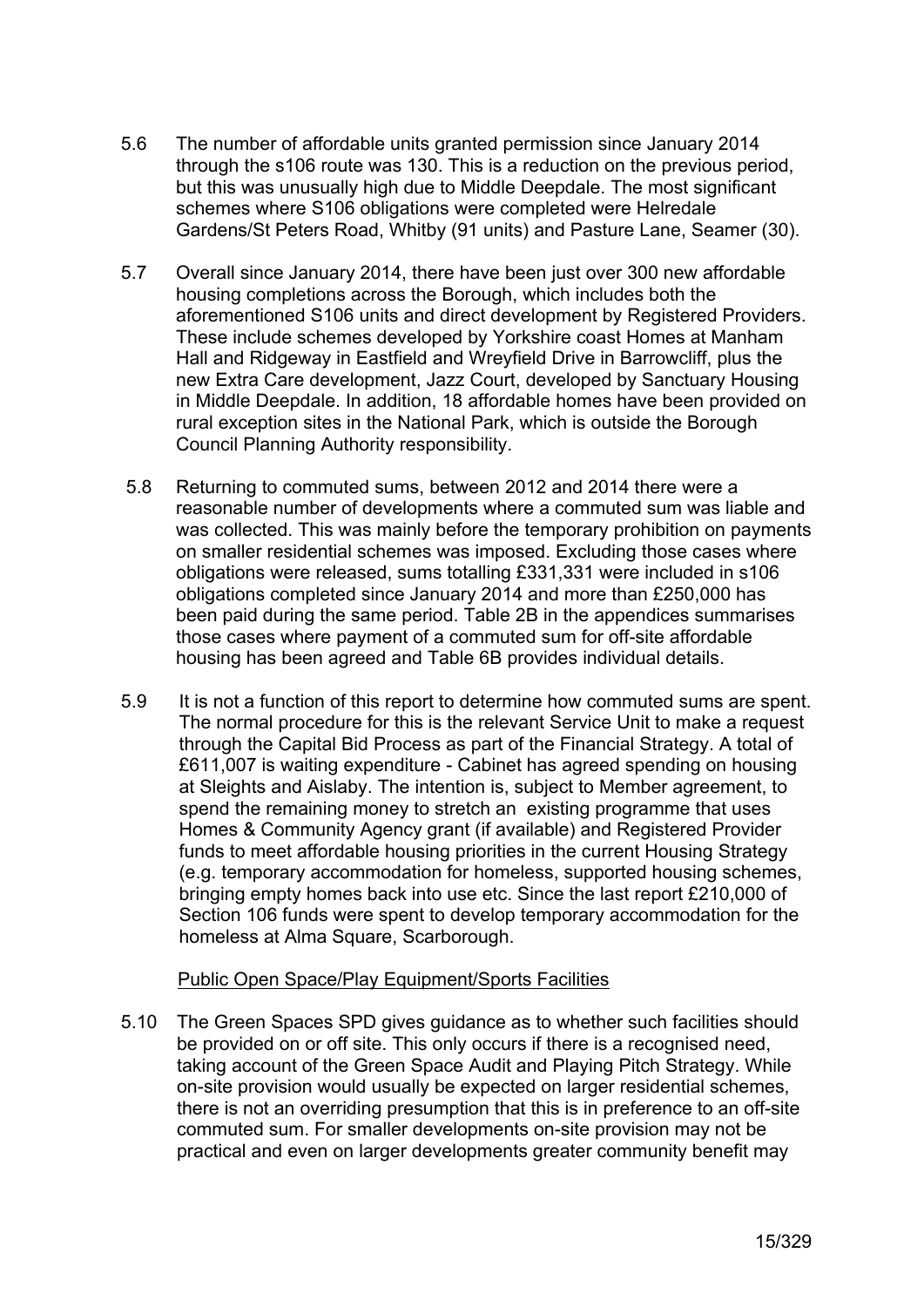be gained by improving existing or creating new facilities, possibly in the form of pooled contributions, which may also attract matching funding.

#### *On-Site Provision/ Improvement and Maintenance*

- 5.11 The process of ensuring provision of open space/play areas to an adequate standard, its adoption by the Council and procuring payment of commuted sums can be a drawn out process involving several Service Areas. Consequently, Section 106 obligations have tended not to be used in recent years and the cases summarised in Tables 3A and 7A in the appendix were mainly agreed some time ago. However, there are exceptions – for example, the agreements completed for Middle Deepdale will secure on-site open space, play provision and maintenance sums of circa £486,000.
- 5.12 Where monies in Table 9A have only been partially spent this reflects the fact that payments cover maintenance, which is phased over a number of years (normally 10). This explains why not all the sums collected have been spent yet.

#### *Off-Site Provision/ Improvement*

- 5.13 Table 3B shows global figures for off-site open space, play and sports facilities, while Table 9B provides details of individual cases. Since the last report, a potential sum of £90,889 has been secured. This is lower than some previous years, but figures can sometimes be dominated by one or two large sums. In addition, the revised SPD no longer requires sums on schemes of 5-9 dwellings. The most significant sum secured recently is £50,000 towards the upgrading of open space and play facilities was at Oliver's Heights. The sum in the 'invoiced/owing' column is unusually high at £193,389. This due to the monies for Oliver's Heights, and large instalments for Eskdale Park, Whitby, having been billed recently. The £75,431 received since the last monitoring report came from a number of sites, the largest being £24,290 relating to development at Manham Hill, Eastfield.
- 5.14 Individual sums received in this category may often not be sufficient to fund a meaningful project alone. The pooling of contributions has historically been the approach adopted for the spending of these funds, subject to the legal requirement that expenditure directly relates to the development. Where there are several smaller developments within the same geographical area it allowed the sums to be accumulated and reach a critical mass for a particular project, as well as being used to attract matching funding. Since April 2015 the scope for pooling has been curtailed so that a maximum of 5 obligations (completed since 2010) can be used towards a project or type of project. As a consequence, s106 obligations normally now identify a particular project on which the monies will be spent.
- 5.15 Historically, monies were allocated by Cabinet to projects emerging from the Play and Open Space Strategies as agreed by Cabinet. However, now they would normally come forward through the Capital Bid Process, again approved by Cabinet. Therefore, where a project is identified in the fifth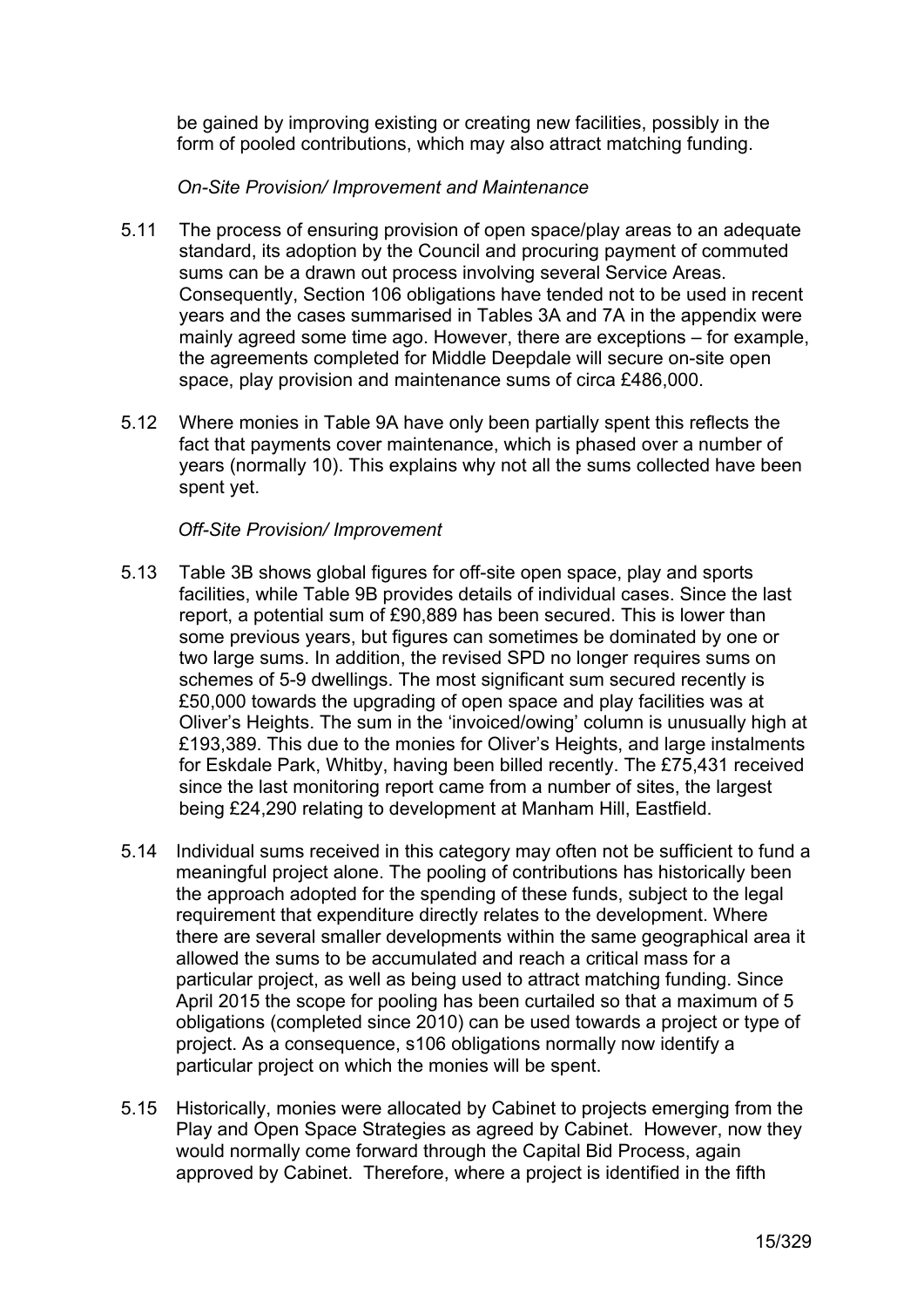column of Table 9B those in italics are provisionally agreed, whereas those underlined are confirmed projects as part of the Capital Bid Process or the planning obligation specifically identifies a project for expenditure. Among the projects on which £82,000 of s106 monies have been spent since the last report are the Italian Gardens at South Cliff, maritime themed flowerbeds at West Cliff, Whitby, as well as play facilities at Seamer and St Peter's Play Area, Whitby.

#### **Education**

- 5.16 The threshold for securing an education contribution in the relevant SPD is normally 25 dwellings and then the County Council only requests a sum where insufficient school capacity exists. Consequently, there are fewer schemes where such a sum is sought than for some other types of infrastructure. Table 4 in the appendix provides an overview on these funds, while Table 10 shows details of individual obligations. Although they are derived form only a small number of sites, the sums can be quite substantial, so the total potential funding is currently £2.28m.
- 5.17 Since the last monitoring report, the S106 obligation for Pasture Lane, Seamer has been completed, which required payment of £67,980 towards the local primary school. The development at TT Electronics, Gristhorpe would yield £152,955 towards Cayton Primary School. This sum is in addition to the £486,849 previously secured by development at West Garth, the final instalment for which will become payable in 2016. Although the s106 obligation is not yet complete, development at Sneaton Castle Farm, Whitby should secure in excess of £500,000.

#### **Transport**

- 5.18 Commuted sums for transport are normally requested in response to specific impacts on local infrastructure, rather than having standard formulae/ thresholds applied to all development. The County Council are normally responsible for most expenditure. However, there are exceptions – for example the Borough Council is carrying out road improvements at Whitby Business Park. Table 5 in the appendices provides a summary of the global picture and full details of individual obligations are shown in Table 11. As can be seen from Table 1, transport is the category which generates the largest potential share of s106 financial contributions. It should be noted in some cases the constituent sums making up the £2,028,874 of untriggered contributions, is dependent on the County Council deeming specific highway works necessary, while in other cases (e.g. new bus services) a reconciliation process exists which may allow the developer to be partially refunded.
- 5.19 In comparison to previous monitoring reports the amount of monies secured for transport infrastructure is relatively low at £30,000. However, the previous period was especially high due to the £560,000 to be derived from Middle Deepdale. However, there are a number of schemes which have been agreed in principle by Planning Committee, but the S106 obligations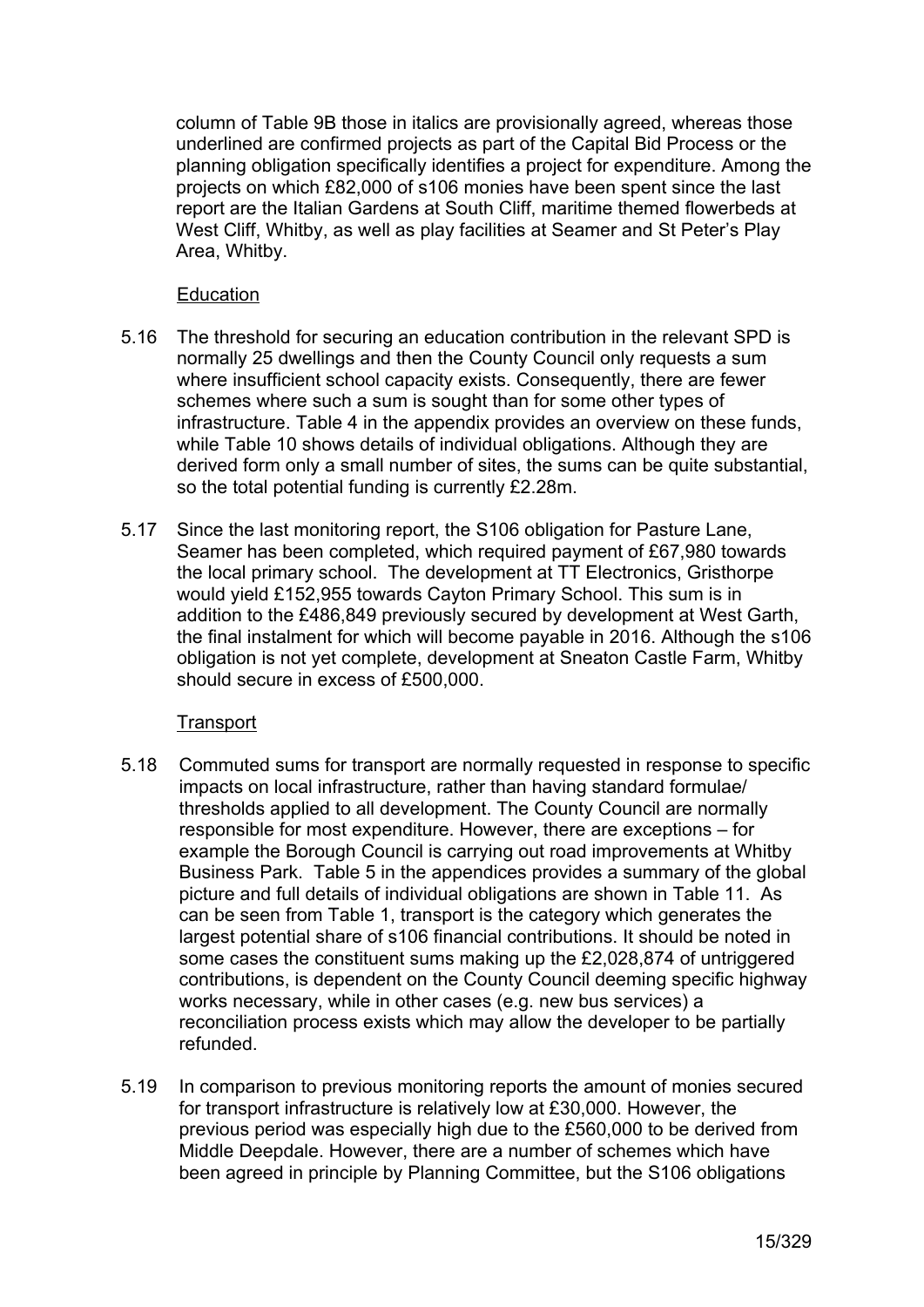for which have not been completed yet (e.g. development at Weaponness Coach & Car Park and Sneaton Castle Farm, Whitby). The potash development also secured significant transport contributions for Whitby – this is not covered by this report since this planning permission was granted by the National Park Authority.

5.20 Transport payments totalling £86,687 have been received since the last report, and a further £135,943 should be forthcoming shortly. This sum, derived from Eskdale Park, is one of a number contributing towards improvements at the Prospect Hill/Mayfield Road Junction in Whitby, as well as the Cinder Track cycle/pedestrian route. The most important item of expenditure has been the construction of roads at Whitby Business Park by the Borough Council.

#### Health Infrastructure & Miscellaneous Obligations

- 5.21 Health contributions are summarised in Tables 6 and 12. No new contributions have been secured since the last monitoring report towards health infrastructure. The total of £400,000 has not yet been triggered, but would pay towards local surgeries at Eastfield, Newby and Filey.
- 5.22 Tables 7 and 13 in the appendices show some of the more important obligations not falling into other categories. These mainly relate to Middle Deepdale and provision for community facilities, £140,000 towards a foul drainage feasibility study and £100,000 for a Regeneration Study/ Development Brief for Eastfield High Street. The Regeneration Study has now been completed and was reported to Cabinet.

#### **6. IMPLICATIONS**

#### **(a) Policy**

6.1 The issues in this report are within the Council's planning policies.

#### **(b) Financial**

6.2 Without monitoring Section 106 sums may remain uncollected or returned to developers if not spent. Monitoring charges were introduced in 2011 to cover the costs of providing this service.

#### **(c) Legal**

6.3 If the system of planning obligations is not dealt with properly, there is a risk that developers and/or the community could mount a legal challenge to the Council's actions. District Audit would also criticise the Council if the process of negotiating for commuted sums were not transparent.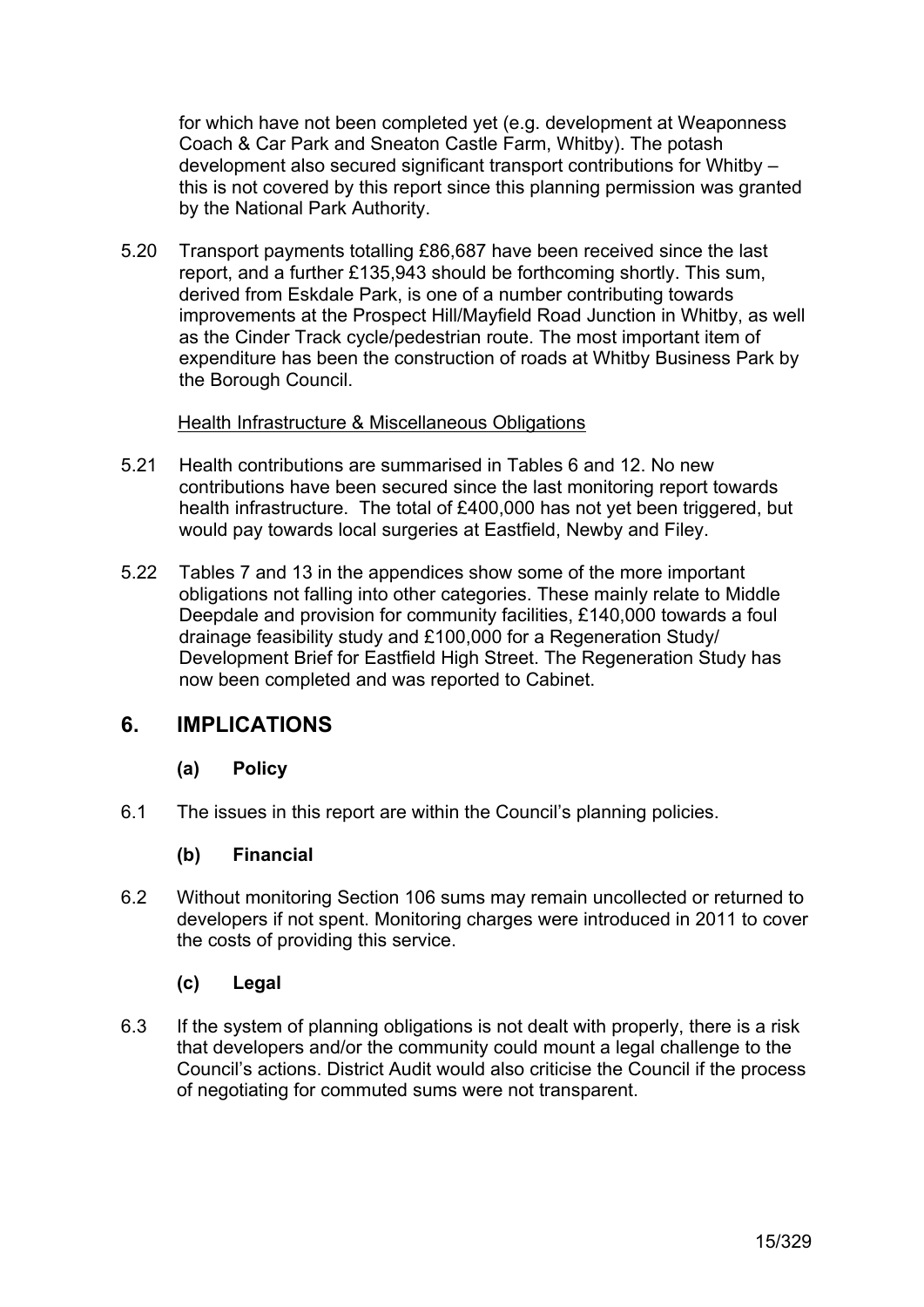### **(d) Environmental**

6.4 Planning obligations have positive environmental impact; for example by providing and maintaining Public Open Space and Play Areas and access to decent homes through the negotiation of affordable housing.

## **(e) Staffing**

6.5 Monitoring is carried out by Planning Services in consultation with other service areas such as Finance, Parks & Countryside and Housing.

### **(f) Crime and Disorder Act 1998**

6.6 The implications for crime and disorder will be considered when the allocation of funds is determined and officers making recommendations will ensure that any proposed schemes have due regard to this issue.

### **(g) Health and Safety Issues**

6.7 The Health and Safety implications are positive in that the allocation of funds towards health facilities, open space, recreation and play and affordable decent housing should have a beneficial impact on the health of the community.

#### **(h) Co-operation with Health Authorities**

6.8 The improvement of open space/recreation facilities and affordable housing has the potential to improve the health of the community. Where a commuted sum is negotiated for improvements to local health or medical facilities, this will be carried out with the full involvement of the relevant health body.

#### **(i) Equality Implications**

6.9 There are no implications for equality issues. Benefits from the allocation of Section 106 sums are generally community wide and not directed towards a specific group.

#### **(j) Human Rights Act 1998**

6.10 Benefits through the Section 106 process will improve the general well-being of the community and provide greater options, for example, towards recreation, play and access to affordable housing.

Dand Walke

**David Walker Planning Services Manager**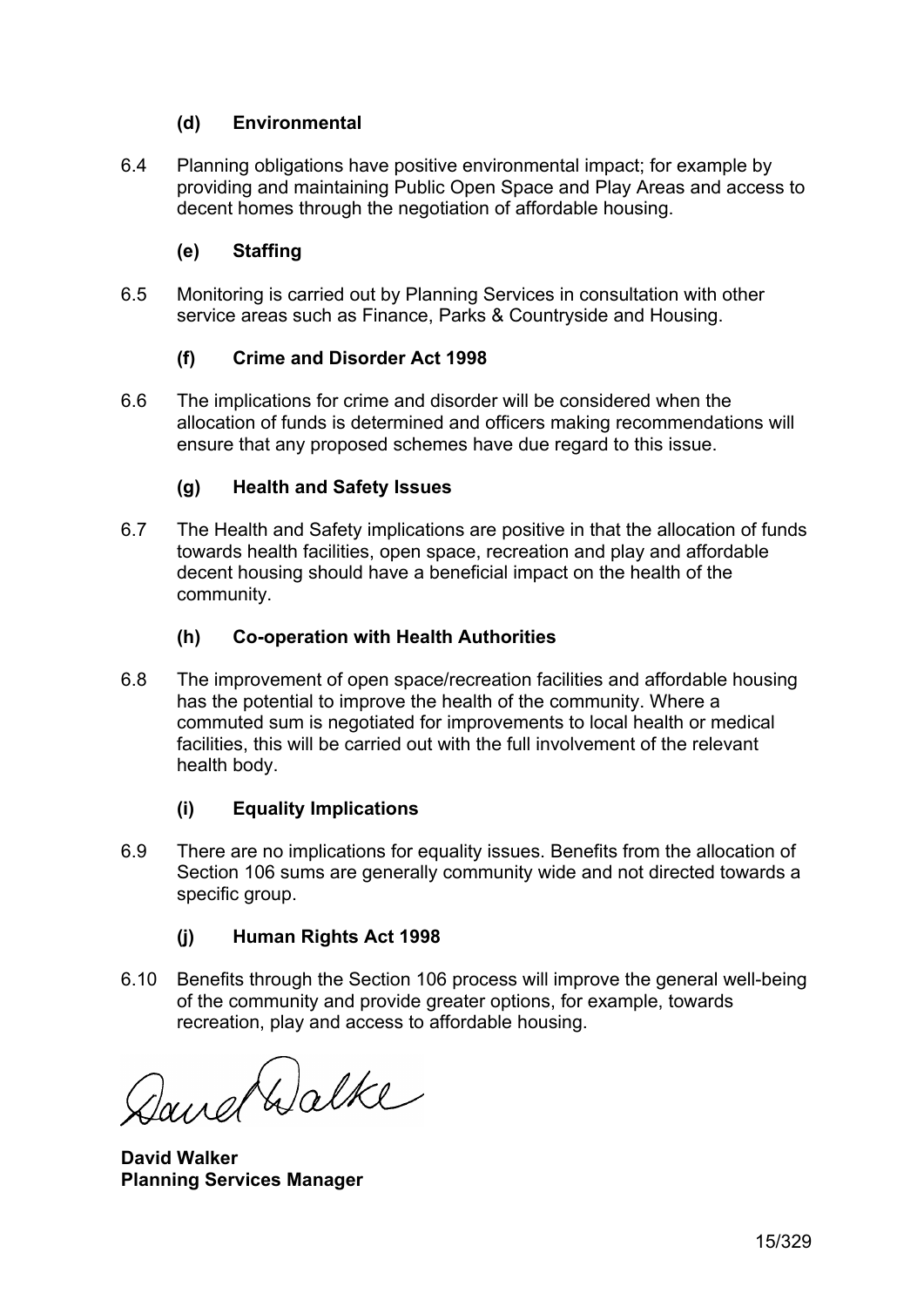#### **Author:**

Hugh Smith, Major Projects Officer, Planning Services Telephone No: 01723 383642 E-mail address: [hugh.smith@scarborough.gov.uk](mailto:hugh.smith@scarborough.gov.uk)

#### **Background Papers:**

Appendix 1 - Overall Summary Table for Current Section 106 Funds Appendix 2 - Summary Tables for Individual Types of Infrastructure Appendix 3 - Current Status of Individual Section 106 Planning Obligations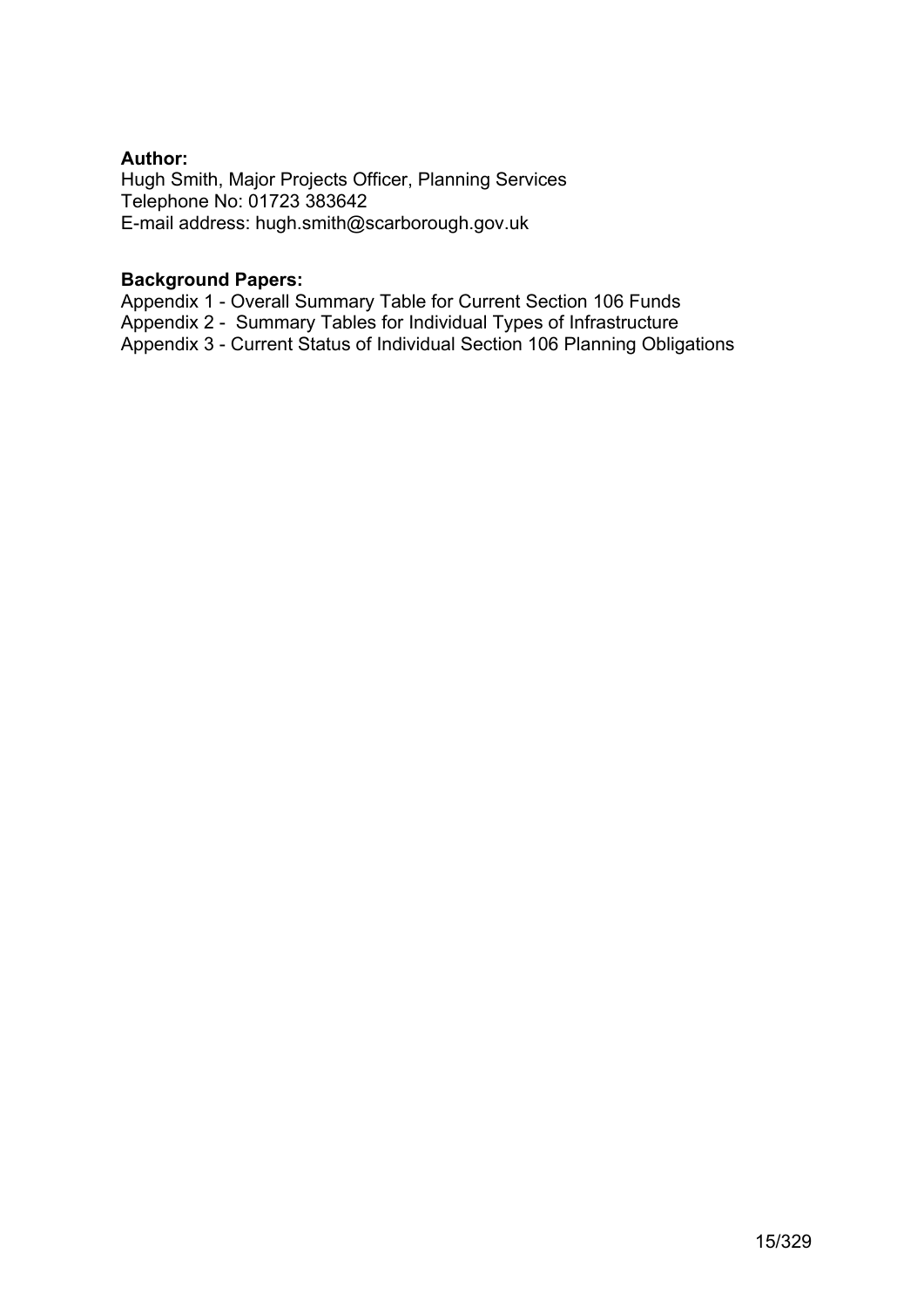# Risk Matrix

| <b>Risk</b><br><b>Ref</b> | <b>Date</b> | <b>Risk</b>                                                   | <b>Consequences</b>                                                                                                                                                                                                                                                                                 | <b>Mitigation</b>                                                                                                                                                                                                            | <b>Current</b><br><b>Risk</b><br><b>Score</b> | <b>Target</b><br><b>Score</b> | <b>Service Unit</b><br>Manager/<br><b>Responsible</b><br><b>Officer</b> | <b>Action Plan</b> |
|---------------------------|-------------|---------------------------------------------------------------|-----------------------------------------------------------------------------------------------------------------------------------------------------------------------------------------------------------------------------------------------------------------------------------------------------|------------------------------------------------------------------------------------------------------------------------------------------------------------------------------------------------------------------------------|-----------------------------------------------|-------------------------------|-------------------------------------------------------------------------|--------------------|
|                           |             | Section 106<br>Agreements<br>are not monitored<br>adequately. | The risks associated<br>with not monitoring<br>legal agreements<br>associated with<br>planning applications is<br>that the Council could<br>be criticised for not<br>operating a transparent<br>and comprehensive<br>framework for<br>monitoring such<br>financial and non-financial<br>obligations | The continued<br>monitoring of information<br>and the operating of a<br>Section 106 Protocol<br>ensures that the process<br>is openly accountable<br>and allows ready access<br>to information by the<br>public and members. | C <sub>3</sub>                                | A <sub>1</sub>                | David Walker                                                            | None               |
| $\overline{2}$            |             | Section 106 Sums<br>are not spent.                            | Commuted sums would<br>be returned (plus<br>interest) to developers<br>and required community<br>facilities would not be<br>provided.                                                                                                                                                               | Regular monitoring and<br>action in accordance<br>with the agreed<br>protocols/ procedures<br>ensures that the sums<br>are properly allocated.                                                                               | C <sub>3</sub>                                | A <sub>1</sub>                | David Walker                                                            | None               |